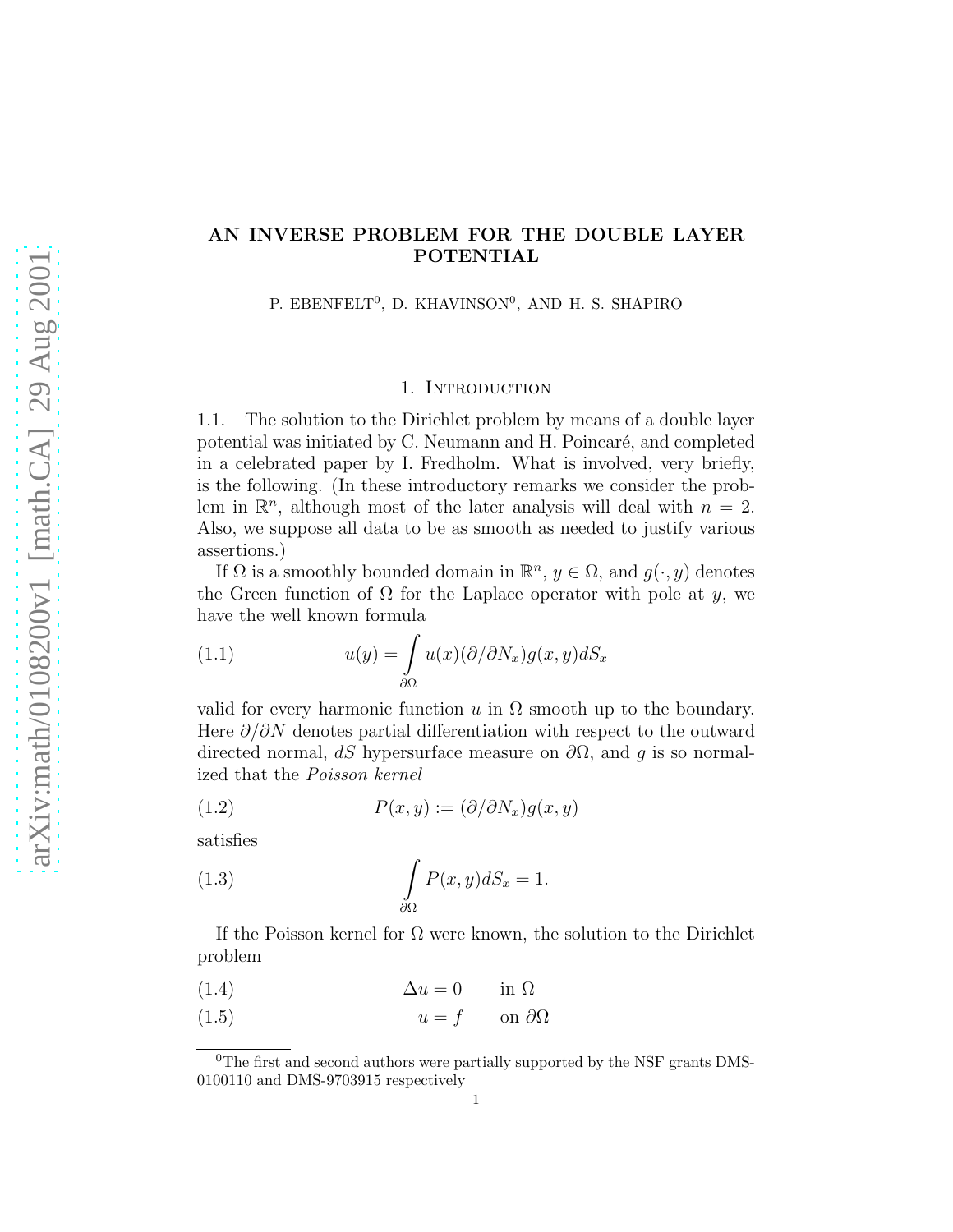where, say,  $f \in C(\partial\Omega)$ , would be given by

(1.6) 
$$
u(y) = \int_{\partial \Omega} f(x)P(x,y)dS_x.
$$

Now, in general we do not know the Green function (nor the Poisson kernel), but we know its singular part since

(1.7) 
$$
g(x, y) = E(y - x) + h(x, y)
$$

where  $E$  is the "fundamental singularity" of the Laplace operator, or "Newtonian kernel"

(1.8) 
$$
E(x) = c_n \cdot \begin{cases} |x|^{2-n} & (n \ge 3) \\ \log |x| & (n = 2) \end{cases}
$$

(with  $c_n$  a normalization factor which depends on the dimension n) and  $h(x, y)$  is a harmonic function of  $x \in \Omega$  for each y (and, in fact, symmetric in x and y). Thus, comparing  $(1.6)$ ,  $(1.2)$  and  $(1.7)$  it is natural to look for a formula representing  $u$  in the form

(1.9) 
$$
u(y) = \int_{\partial \Omega} \varphi(x) (\partial/\partial N_x) E(y - x) dS_x
$$

(a so-called double layer potential), with "dipole (or doublet) density"  $\varphi$  on  $\partial\Omega$ ; cf. [K]. Of course we cannot expect that the harmonic function (1.9) will have the desired boundary values f on  $\partial\Omega$  if we simply choose  $\varphi$  as (some constant times) f. Rather, we must introduce an operator J (z denoting a point of  $\partial\Omega$ ) by

(1.10) 
$$
(J\varphi)(z) := \lim_{\substack{y \to z \\ y \in \Omega}} \int_{\partial\Omega} \varphi(x) (\partial/\partial N_x) E(y - x) dS_x
$$

and show that  $J\varphi = f$  is solvable. More precisely (and this is the essence of Fredholm's solution to the Dirichlet problem): with suitable regularity hypotheses and choice of Banach space X of functions on  $\partial\Omega$ , *J* operating on *X* is equal to  $I/2 + K$ , where *I* is the identity and  $K$  a compact operator on  $X$ . Hence, by Fredholm-Riesz theory its *surjectivity* (which implies the solvability of Dirichlet's problem for data f in X) is a consequence of its *injectivity*. The latter is relatively easy to check (for details see  $[K]$ ). Thus, in the end, this program justifies the intuitive idea to replace the integral operator with kernel  $\partial g/\partial N$ by that with kernel  $\partial E/\partial N$ , and a perturbation argument.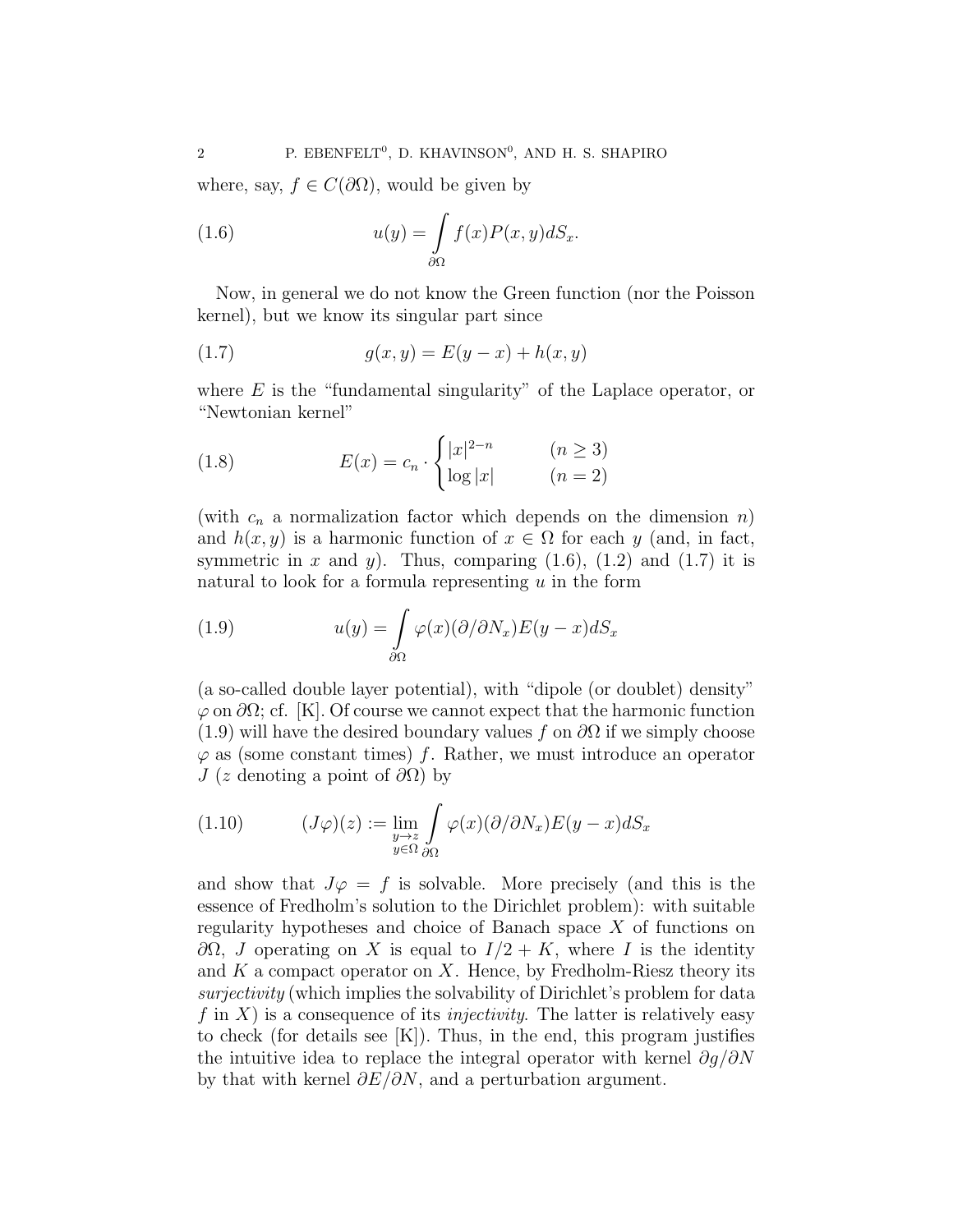The compact operator K such that J is given by  $I/2 + K$  can be represented as an integral operator

(1.11) 
$$
(K\varphi)(z) := \int_{\partial\Omega} \varphi(x) (\partial/\partial N_x) E(z - x) dS_x, \qquad z \in \partial\Omega.
$$

The inverse problem referred to in the title concerns the injectivity of this operator or, equivalently, whether or not  $1/2$  is an eigenvalue of the operator J. In two dimensions, this question turns out to be equivalent to a certain matching problem for analytic functions. One of our main results, Theorem 3.19, establishes injectivity of K for a special class of domains in  $\mathbb{R}^2$ .

For convenience, we shall rescale the double layer potential so that the kernel of  $K$  corresponds to the space of fixed points rather than the space of eigenfunctions with eigenvalue 1/2.

*Acknowledgements.* The authors would like to thank Siv Sandvik for typesetting this paper. Part of the research was carried out while the second author was visiting the Mittag–Leffler Institute. The authors would like to thank the Mittag–Leffler Institute, and the NSF who partially supported the visit.

1.2. The two-dimensional case. To make more precise statements, we now have to specify our smoothness assumptions, and the spaces of functions with which we work, as well as pay attention to normalization constants. We henceforth confine ourselves to the two-dimensional case and rescale the operator as mentioned above. The *double layer potential of the dipole density*  $F$  (on the boundary  $\Gamma$  of a simply connected planar domain  $\Omega$ ) is the harmonic function

(1.12) 
$$
u(z) = \frac{1}{\pi} \int_{\Gamma} F(\zeta) (\partial/\partial N_{\zeta}) (\log |z - \zeta|) ds_{\zeta}
$$

where ds denotes arclength on  $\Gamma$ . Since our main interest here does not concern regularity questions we assume henceforth that Γ *is an analytic Jordan curve* (without cusp singularities) and, for some fixed  $\sigma > 0$ , F is in the space  $\Lambda_{\sigma}(\Gamma)$  of Hölder continuous (of order  $\sigma$ ) complex-valued *functions on* Γ. Then (1.12) defines a harmonic function u in  $\Omega$  (and another one for z in the exterior domain bounded by  $\Gamma$ ).

To solve the Dirichlet problem (for the interior domain) is to find, for given f in  $\Lambda_{\sigma}(\Gamma)$  (say), a corresponding  $F \in \Lambda_{\sigma}(\Gamma)$  such that u, defined in  $\Omega$  by (1.12), has the boundary values f on Γ. It is easy to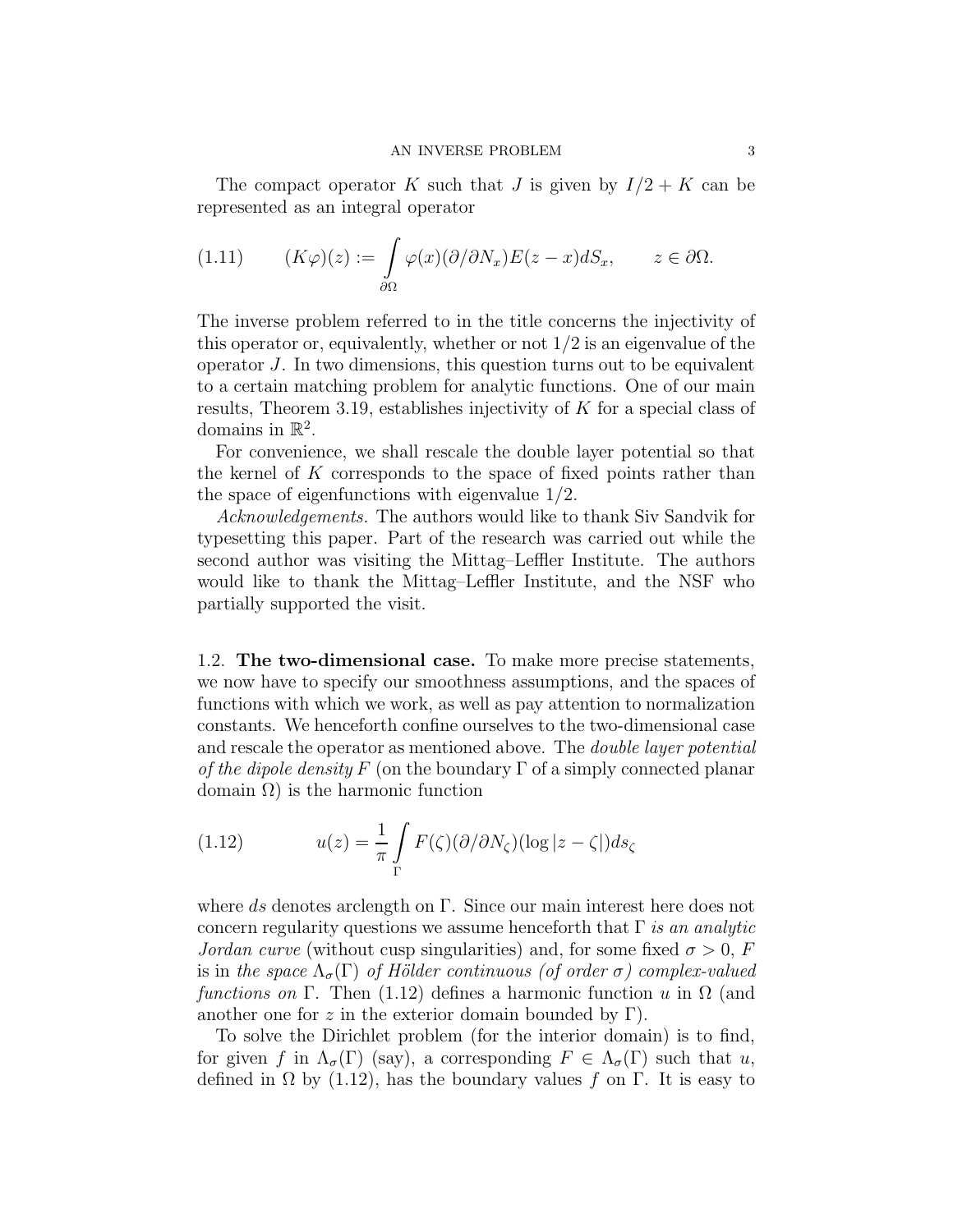check that for F real-valued,

(1.13) 
$$
u(z) = \text{Re}\left[\frac{1}{\pi i} \int\limits_{\Gamma} \frac{F(\zeta)}{\zeta - z} d\zeta\right].
$$

Now, the Cauchy integral

$$
\frac{1}{2\pi i} \int\limits_{\Gamma} \frac{F(\zeta)}{\zeta - z} d\zeta,
$$

where F is any complex valued function in  $\Lambda_{\sigma}(\Gamma)$ , defines a pair of analytic functions: one, denoted  $f_i$ , is defined and holomorphic in  $\Omega$  and the other, denoted  $f_e$ , in  $\Omega' := \widehat{\mathbb{C}} \setminus \overline{\Omega}$ , where  $\widehat{\mathbb{C}}$  denotes the complex plane (compactified with the point at infinity). We denote by  $A_{\sigma}(\Omega)$ the Banach space of  $\sigma$ -Hölder continuous functions on  $\overline{\Omega}$ , that are analytic in  $\Omega$ ; and by  $A_{\sigma}(\Omega')$  the corresponding space on  $\Omega'$ , which satisfy moreover the requirement that functions in this space vanish at  $\infty$ . Then, as is well known from the theory of singular integrals (see e.g.  $|D|$  or  $|M|$ ),

(1.14) 
$$
f_i \in A_{\sigma}(\Omega), \qquad f_e \in A_{\sigma}(\Omega').
$$

For convenience henceforth (since  $\sigma$  remains fixed) we denote simply

(1.15) 
$$
A := A_{\sigma}(\Omega), \qquad A' := A_{\sigma}(\Omega').
$$

We shall also use the notations  $A(\Gamma)$ ,  $A'(\Gamma)$  to denote the restrictions to  $\Gamma$  of the spaces  $A, A'$ .

It is well known [M], that

(1.16) 
$$
f_i(\zeta) - f_e(\zeta) = F(\zeta), \qquad \zeta \in \Gamma.
$$

1.3. The "Hilbert operator" H. Following Kerzman and Stein [KS], we define the *Hilbert operator* H for the domain  $\Omega$  as the map taking  $F \in \Lambda_{\sigma}(\Gamma)$  to the boundary values of its Cauchy integral (from inside) on Γ, in other words  $HF = f_i|_{\Gamma}$ . Thus, H is a continuous linear map from  $\Lambda_{\sigma}(\Gamma)$  to  $\Lambda_{\sigma}(\Gamma)$ , and it is *idempotent*:  $H^2 = H$ . Its kernel is  $A'(\Gamma)$ and its range  $A(\Gamma)$ .

Remark 1.1. It is possible, and indeed desirable, to consider the analogous operator (still denoted  $H$ ) in other spaces than the Hölder space, e.g. the Hilbert space  $L^2(\Gamma; ds)$  but then certain complications may arise, which we will discuss later.

Now, in terms of the Hilbert operator  $H$  we can easily represent the operator corresponding to J in (1.10) on  $\Lambda_{\sigma}(\Gamma)$ . Indeed, denoting by  $\Pi F$  the boundary values from  $\Omega$  of the double layer potential with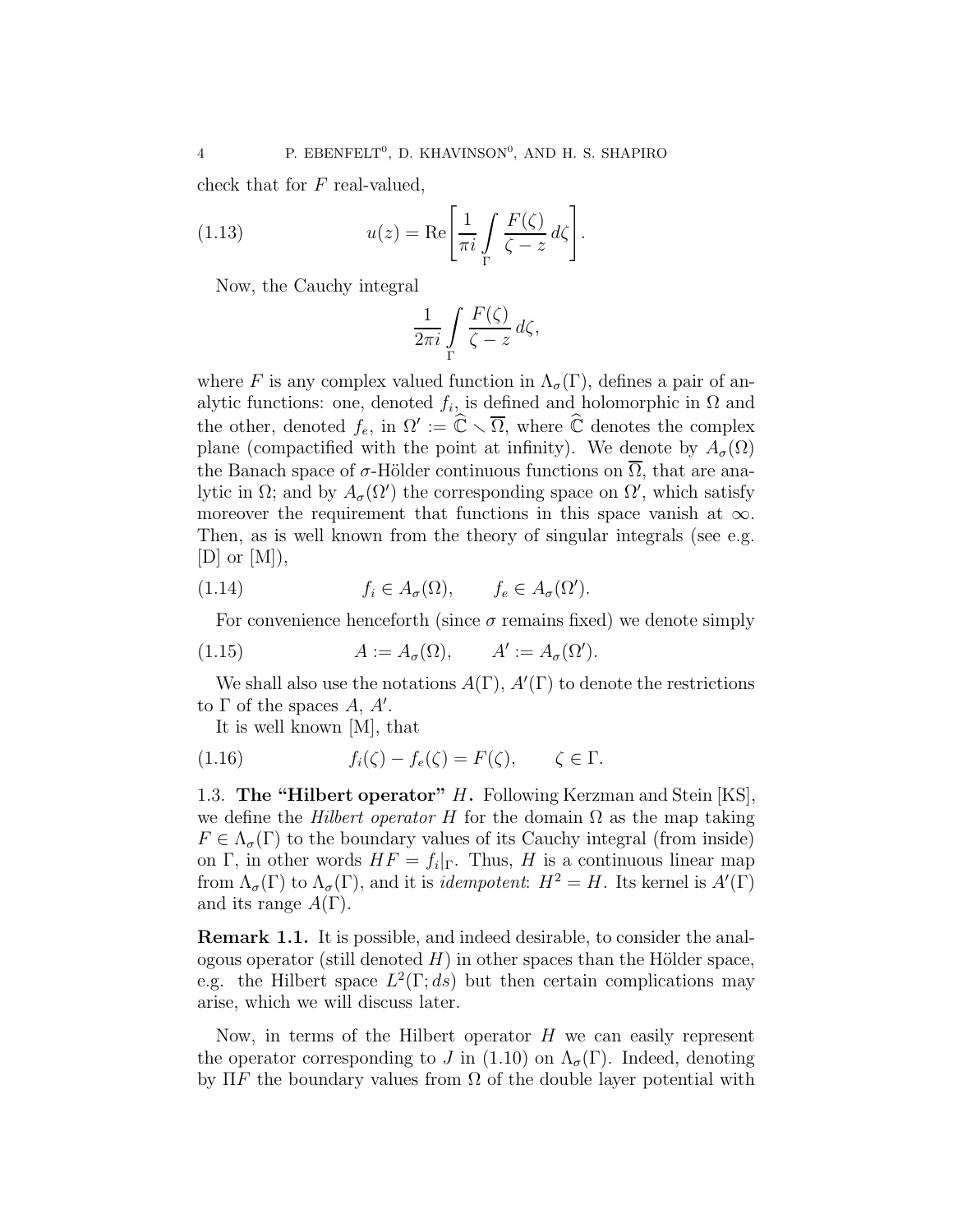doublet density  $F$ , we have already noted (this is just a rewriting of  $(1.13)$ ) that for real-valued F:

(1.17) 
$$
\Pi F = 2\text{Re}\,HF
$$

$$
= HF + CHF,
$$

where C denotes complex conjugation.

Thus, for  $F$ ,  $G$  real we have

$$
\Pi(F + iG) = HF + CHF + i(HG + CHG)
$$
  
=  $H(F + iG) + CH(F - iG)$   
=  $(H + CHC)(F + iG)$ 

so we have

(1.18) 
$$
\Pi = H + CHC
$$

$$
= H + \widetilde{H},
$$

where

$$
(1.19)\qquad \qquad \widetilde{H} := CHC
$$

is an idempotent operator that projects  $\Lambda_{\sigma}(\Gamma)$  on its subspace  $CA(\Gamma)$ .

We can now state the question which is the principal concern of this paper:

*For which choices of* Γ *does the operator* Π (which of course depends on Γ as do H, etc. although we suppress this in the notation) *admit a non-trivial fixed point?*

Note that  $\Pi F = F$  means that, with the special choice of boundary data  $F$ , the double layer potential with this same density gives the solution to Dirichlet's problem. For instance, if  $\Gamma$  is a circle, then for all  $F$  in a space of codimension one, indeed for any  $F$  with mean value zero,  $(1.12)$  solves the Dirichlet problem for boundary values F. This is all well known, and easy to check. Now, we have the following:

Theorem 1.20. Π *admits a non-trivial fixed point if and only if there exist non-constant*  $f \in A(\Omega)$ ,  $g \in A(\Omega')$  *with*  $f = \overline{g}$  *on*  $\Gamma$ *. Moreover, if there exist such* f *and* g*, then both* f *and* g *themselves are fixed points of* Π*.*

*Proof.* (i) Suppose  $F$  is a non-constant fixed point. Then

$$
(1.21) \tHF + HF = F.
$$

We consider now two cases:

(a)  $\widetilde{H}F = 0$ . In this case  $H\overline{F} = 0$ , so  $\overline{F} \in A'(\Gamma)$ . Also, from (1.21) we have  $HF = F$ , showing  $F \in A(\Gamma)$ . Thus  $A(\Gamma)$  and  $CA'(\Gamma)$  have a non-trivial common element, as was to be shown.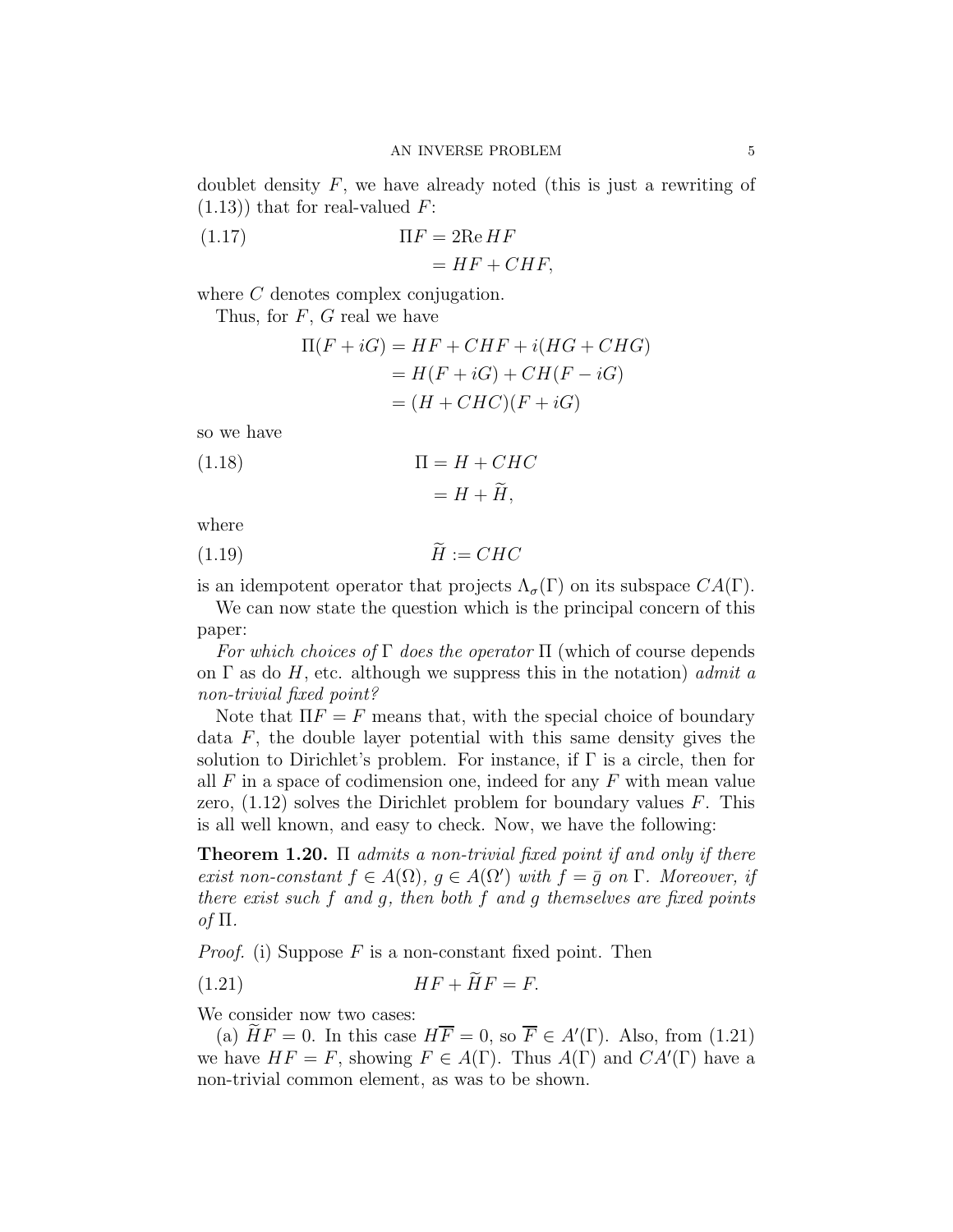(b)  $\widetilde{H}F \neq 0$ . In this case, applying H to (1.21) gives  $H\widetilde{H}F = 0$ . Hence  $\widetilde{H}F \in A'(\Gamma)$ , and  $\widetilde{H}F$  is not constant. On the other hand,  $\widetilde{H}F = CH\overline{F}$  is the complex conjugate of an element of  $A(\Gamma)$ , so we conclude that  $A'(\Gamma) \cap CA(\Gamma)$  contains a non-constant function. This concludes the proof of the "only if" assertion in Theorem 1.20.

(ii) In the other direction, suppose  $f \in A(\Gamma)$ ,  $g \in A'(\Gamma)$  and  $f = \overline{g}$ . We shall show  $\Pi f = f$  and  $\Pi g = g$ . Indeed,

$$
\Pi f = (H + CHC)f = Hf + CHg = f,
$$

and

$$
\Pi g = (H + CHC)g = Hg + CHf = g,
$$

口

concluding the proof.

We remark that the proof of Theorem 1.20 above also shows that if F is a non-trivial fixed point of  $\Pi$ , then either (a)  $H\overline{F} = 0$ , in which case  $F \in A(\Gamma)$  and  $\overline{F} \in A'(\Gamma)$ , or (b)  $H\overline{F}$ , which belongs to  $A(\Gamma)$ , is also a non-trivial fixed point and  $CH\overline{F} = \widetilde{H}F$  is in  $A'(\Gamma)$ .

Observe that the set of fixed points of Π is a linear space. Theorem 1.20 has the following remarkable consequence (which was also proved, using different methods, in [IK]).

Corollary 1.22. *If the space of fixed points of* Π *contains a nonconstant element, it is infinite dimensional.*

*Proof.* We shall make use of the elementary fact that  $\Lambda_{\sigma}(\Gamma)$  is a subalgebra of  $C(Γ)$ . Suppose F is a non-constant fixed point of Π. According to the proof of Theorem 1.20 (and the subsequent remark) either

(a) 
$$
F \in A(\Gamma)
$$
 and  $\overline{F} \in A'(\Gamma)$ ,

or

(b)  $CH\overline{F}$  is in  $A'(\Gamma)$  and non-constant.

In case (a), all the powers  $F, F^2, F^3, \ldots$  are in  $A(\Gamma)$  and linearly independent over  $\mathbb C$ , while the corresponding conjugates  $\overline F, \overline F^2, \ldots$  are in  $A'(\Gamma)$ . Therefore (by Theorem 1.20)  $F, F^2, F^3, \ldots$  (as well as their complex conjugates) all are fixed points of Π.

In case (b), the functions  $(CH\overline{F})^n$   $(n = 1, 2, ...)$  are all in  $A'(\Gamma)$  and linearly independent. Moreover, each of these is in the range of CH, i.e. is the complex conjugate of an element of  $A(\Gamma)$ , namely  $(H\overline{F})^n$ . Hence all  $(H\overline{F})^n$   $(n = 1, 2, ...)$  (as well as their complex conjugates) are fixed points of Π.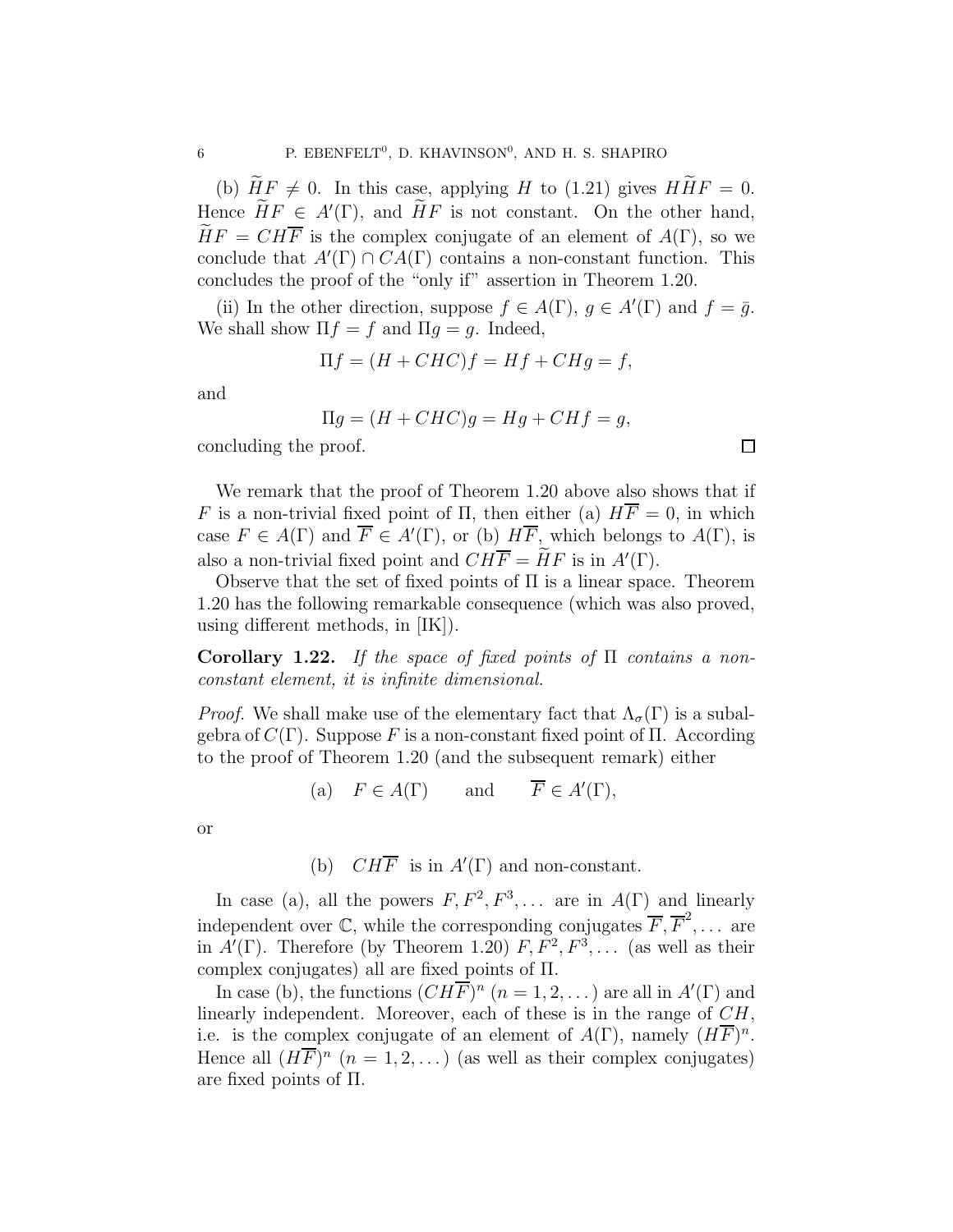Summing up, we have shown that if  $F$  is a non-trivial fixed point of Π, then either all powers  $F^n$   $(n = 1, 2, ...)$ , or  $(H\overline{F})^n$   $(n = 1, 2, ...)$ are also non-trivial fixed points of Π . This implies the corollary.  $\Box$ 

Thus, the problem of fixed points of Π is equivalent to a purely function-theoretic one which we henceforth shall call "*the matching* problem": to find non-constant  $f \in A(\Omega)$ ,  $g \in A'(\Omega)$  which "match" on  $\Gamma$  in the sense that they are complex conjugates of one another there.

**Remark 1.2.** That f is a fixed point of  $\Pi$  is the same as saying, f is an eigenvector of  $\Pi$  corresponding to the eigenvalue  $\lambda = 1$ . Thus, whenever 1 is an eigenvalue it is of infinite multiplicity! No other value of  $\lambda$  can be an eigenvalue of  $\Pi$  of infinite multiplicity because, with some regularity of Γ, as shown by Fredholm,  $\Pi = I + 2K$  with K compact and  $K \neq 0$  (given by the integral operator (1.11)), so the only possibility for an eigenvalue of  $K$  to be of infinite multiplicity is if it is 0.

We remark also that, apart from the case where  $\Omega$  is a disk already noted, the set of fixed points of  $\Pi$  never has finite codimension. This was shown in [S, Theorem 7.6].

Henceforth, we will no longer explicitly refer to potentials nor the operator Π, just the matching problem.

Moreover, from a function-theoretic point of view, the Hölder continuity assumptions, so useful in potential theory, are somewhat unnatural, so we shall henceforth consider our question in the following form:

Matching problem. Determine for which Jordan domains  $\Omega$  there exist non-constant functions  $f, g$  such that

- (i) f is holomorphic in  $\Omega$  and extends continuously to  $\Gamma = \partial \Omega$ ;
- (ii) g is holomorphic in  $\Omega' := \widehat{\mathbb{C}} \setminus \overline{\Omega}$ ,  $g(\infty) = 0$  and g extends continuously to  $\Gamma$ ;
- (iii)  $f(\zeta) = \overline{g(\zeta)}, \quad \zeta \in \Gamma.$

**Remark 1.3.** We shall often impose further restrictions, e.g. that  $\Gamma$ is *analytic*. A very interesting question which, however, we shall not consider in this paper, is: *How much (if any) regularity of* Γ *is forced by the existence of a non-trivial matching pair?*

To appreciate the role played by regularity hypotheses, observe that the proof of Corollary 1.22 required that the underlying space of functions  $F$  on  $\Gamma$  be stable under multiplication. Now, the notions of double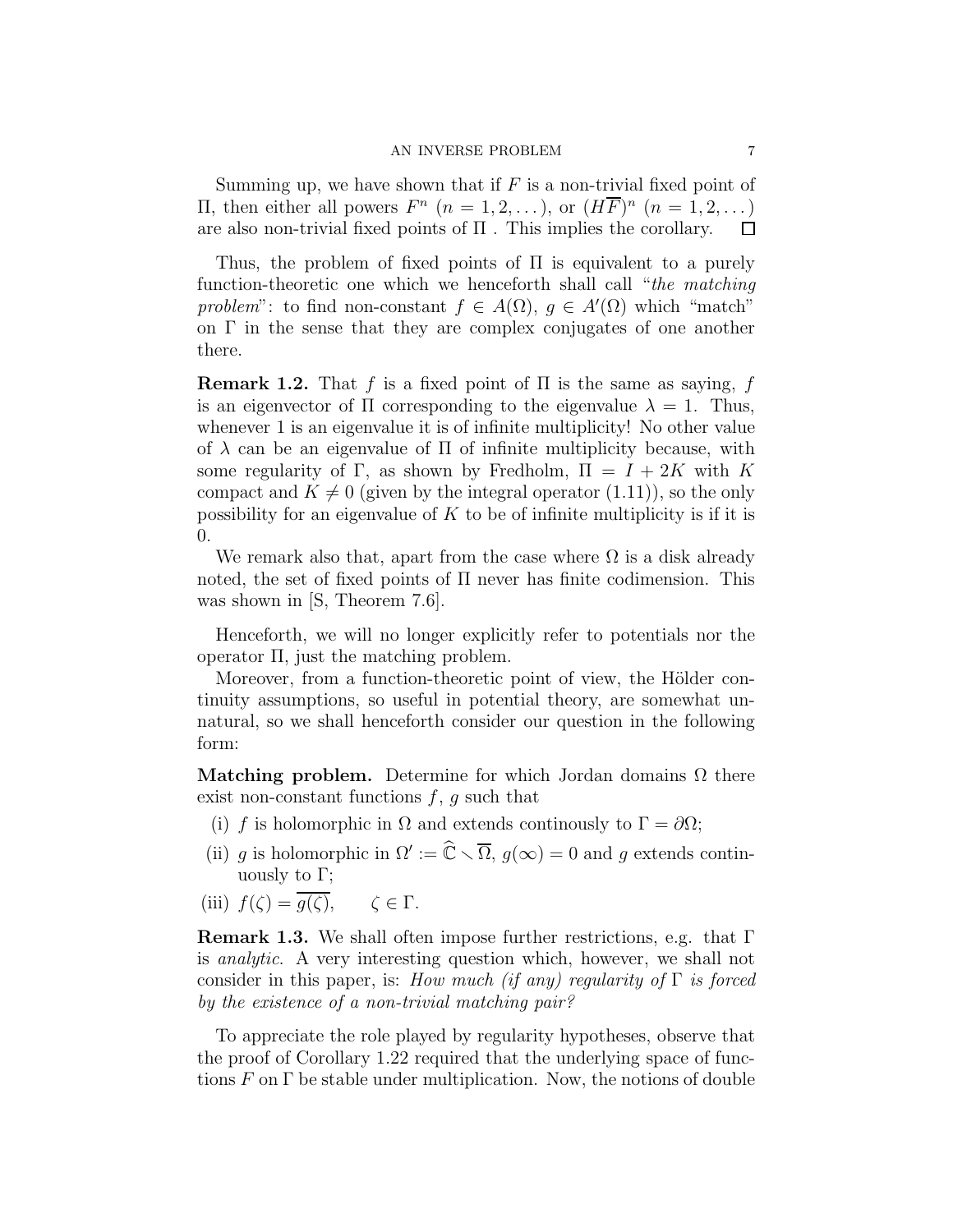layer potential, Hilbert operator, etc. extend perfectly well to the setting of densities F that need not be continuous on Γ, but merely (say) in  $L^2(\Gamma; ds)$  (and the corresponding space of holomorphic functions are then the *Hardy spaces*  $H^2(\Omega)$ ,  $H^2(\Omega')$ ). But since  $L^2$  is not an algebra the proof we gave that, if 1 is an eigenvalue of  $\Pi$  it has infinite multiplicity, no longer works in this setting, even though the *assertion* remains meaningful. We do not know if it is true.

## 2. Some domains for which the matching problem has non-trivial solutions

Thus far, the only known domains allowing non-trivial solutions for the matching problem are *lemniscates*. These lemniscate solutions (more precisely, the following theorem) were discovered by Mark Melnikov, who communicated the result to one of the present authors, and generously consented to its inclusion in our paper.

Theorem 2.1. (M. Melnikov, unpublished) *Let* R(z) *be a rational function such that*  $\Gamma := \{z \in \mathbb{C} : |R(z)| = c\}$ *, where*  $c > 0$ *, is a Jordan curve. Suppose moreover that*

- (i) R has no poles in  $\Omega$  *(the interior domain bounded by*  $\Gamma$ *);*
- (ii) R has no zeroes in  $\Omega'$  (the exterior domain);
- (iii)  $R(\infty) = \infty$ .

*Then, the matching problem for* Γ *has non-trivial solutions.*

*Proof.* The pair  $R$ ,  $c^2/R$  satisfy the matching requirements.

 $\Box$ 

We call these the *lemniscate solutions* to the matching problem. We do not know any other solutions.

**Example 2.2.** Let P be a polynomial of degree  $\geq 1$ . Then, for sufficiently large c,  $\Gamma := \{z \in \mathbb{C} : |P(z)| = c\}$  is a Jordan curve containing all zeroes of P. Hence the pair  $P, c^2/P$  solve the matching problem for Γ. (It is easy to construct also other, non-polynomial, lemniscate solutions).

## 3. Some domains for which the matching problem admits only the trivial solution

## 3.1. Preliminary material.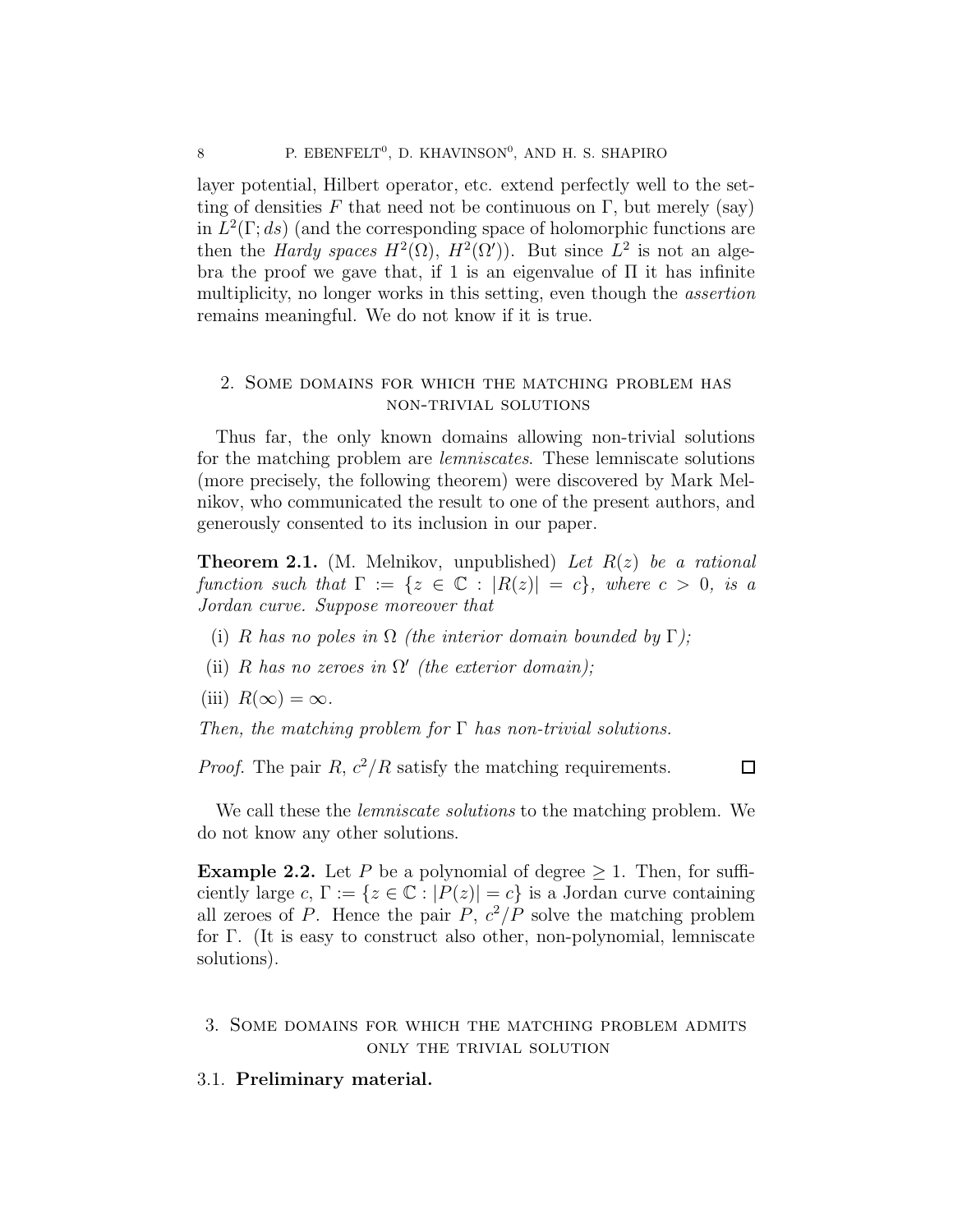3.1.1. *The Schwarz function.* Our construction of domains that do not allow non-trivial solutions of the matching problem requires some rather delicate preliminary results concerning *anticonformal reflection* with respect to algebraic curves. These results are all known from earlier work of Avci, Ebenfelt, Gustafsson etc. (These, and other relevant references, may be found in [S]). Since they are often embedded in more general considerations concerning so-called quadrature domains, and afflicted with complications due to multiple connectivity, etc. we give here a simple, and mostly self-contained account of the results we shall need. First, let

(3.1) 
$$
\Gamma = \{(x, y) \in \mathbb{R}^2 : P(x, y) = 0\},\
$$

where  $P$  is a polynomial with real coefficients, which we also express by  $P \in \mathbb{R}[x, y]$ , assumed irreducible in the ring  $\mathbb{C}[x, y]$ . If we write  $x = (z + \overline{z})/2$ ,  $y = (z - \overline{z})/2i$ , the equation in (3.1) takes the form

$$
(3.2) \tQ(z,\bar{z}) = 0,
$$

where

(3.3) 
$$
Q(z, w) := P((z + w)/2, (z - w)/2i).
$$

Thus,  $Q \in \mathbb{C}[z, w]$  and it is easy to see that Q is irreducible in this ring. Thus

$$
V := \{(z, w) \in \mathbb{C}^2 : Q(z, w) = 0\}
$$

is an irreducible one-dimensional complex algebraic variety, and Γ can be identified as the intersection of V with the "real plane"  $\{w = \overline{z}\}.$ 

In a neighborhood of a non-singular point  $(x_0, y_0)$  of  $\Gamma$  we can (writing  $x + iy = z$ ,  $x_0 + iy_0 = z_0$  represent  $\Gamma$  by the equation  $\bar{z} = S(z)$ where S is the *Schwarz function* of  $\Gamma$  (cf. [S]). From (3.2)

$$
(3.4) \tQ(z, S(z)) = 0.
$$

This holds initially for complex  $z$  near  $z_0$ , and by analytic continuation, identically. Thus,  $S$  is an algebraic function of  $z$ .

Let us write

(3.5) 
$$
Q(z, w) = a_0(z) + a_1(z)w + \cdots + a_n(z)w^n,
$$

where the polynomial  $a_n(z)$  does not vanish identically. Considered as a polynomial in w,  $(3.5)$  has a discriminant  $D(z)$ , a polynomial whose zeroes give all possible branch points of  $S$  (i.e. a finite subset of C which contains all points "above" which, in one or more sheets of its Riemann surface, S has a branch point). Let us denote the totality of these last-mentioned points by B. Then, to each  $z \in \mathbb{C} \setminus B$ there are precisely n distinct values which  $S$  takes at  $z$ , upon analytic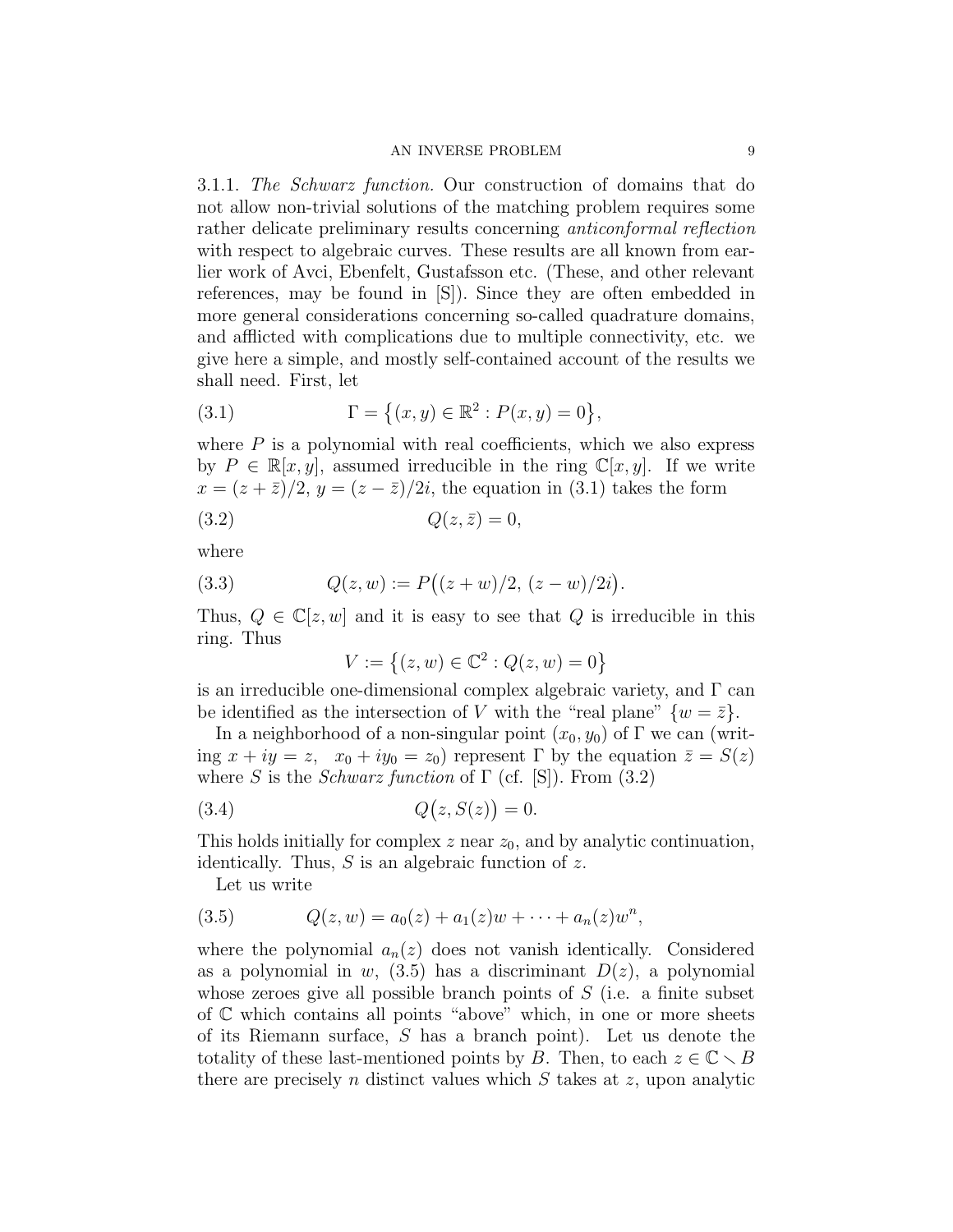continuation to z along a suitable path. (One of these values may be  $\infty$ , in case  $a_n(z) = 0$ ).

It is often geometrically convenient to work with the antianalytic function

$$
(3.6) \t R(z) := \overline{S(z)}
$$

which we call the (multi-valued) *anticonformal reflection* (ACR) associated with Γ.

For  $z \in \mathbb{C} \setminus B$  we denote by  $\{S(z)\}\$  the unordered set (with n elements) comprising the values  $S$  takes on at  $z$ , and likewise for the symbol  $\{R(z)\}\$ . We shall need the following known result. For the convenience of the reader, we supply a proof.

**Reciprocity Theorem.** *If*  $z_1, z_2 \in \mathbb{C} \setminus B$ *, then*  $z_1 \in \{R(z_2)\}$  *if and only if*  $z_2 \in \{R(z_1)\}.$ 

*Proof.* For any  $z, w$  in  $\mathbb{C} \setminus B$ ,

$$
w \in \{R(z)\} \Longleftrightarrow \bar{w} \in \{S(z)\} \Longleftrightarrow Q(z, \bar{w}) = 0 \quad \text{(by (3.4))}
$$

and by the same token,

$$
z \in \big\{ R(w) \big\} \Longleftrightarrow Q(w, \overline{z}) = 0.
$$

So, the result follows from the known fact that,

(3.7) 
$$
Q(z,\bar{w}) = \overline{Q(w,\bar{z})}, \qquad z, w \in \mathbb{C}
$$

or, what is equivalent,

(3.8) 
$$
Q(z, w) = \overline{Q(\overline{w}, \overline{z})}, \qquad z, w \in \mathbb{C},
$$

which reflects the fact that  $Q(z, w)$  is constructed via (3.3) from a polynomial  $P(x, y)$  with real coefficients.

To prove (3.8), simply note that  $Q(z, \bar{z}) = P(x, y)$ , where  $z = x+iy$ , and, in particular,  $Q(z, \bar{z})$  is real, i.e.

(3.9) 
$$
Q(z,\bar{z}) = \overline{Q(z,\bar{z})}, \qquad z \in \mathbb{C}.
$$

If we write  $Q^{\#}(z,w)$  for the (holomorphic) polynomial  $\overline{Q(\bar{z},\bar{w})}$ , then (3.9) can be written

(3.10) 
$$
Q(z,\bar{z}) = Q^{\#}(\bar{z},z), \qquad z \in \mathbb{C},
$$

which implies, since both sides are analytic functions of z and  $\bar{z}$ , that

(3.11) 
$$
Q(z, w) = Q^{\#}(w, z), \qquad z, w \in \mathbb{C}.
$$

The latter is equivalent to (3.8).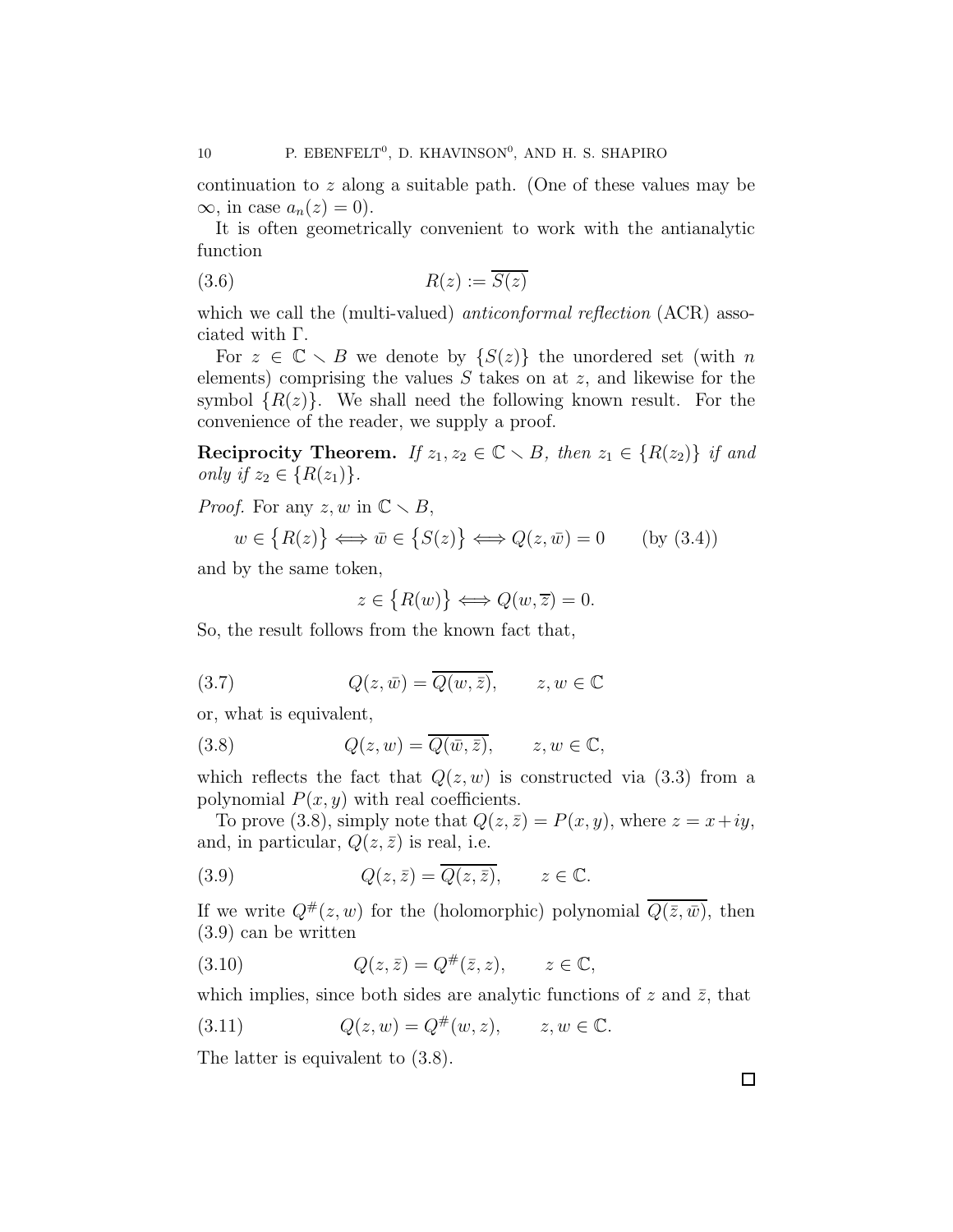3.1.2. *Quadrature domains.* For our purposes in this paper, we shall only require some properties of a simple subclass of what are called "quadrature domains". For this subclass, which we call here R*-domains*, the properties needed can be developed very simply without outside references, and we shall do so in this section.

Definition. *An* R*-domain is a simply connected plane domain which is the image of the unit disk* D *under the conformal mapping by a rational function which is univalent in a neighborhood of* D *.*

Note that our definition implies that the boundary  $\Gamma$  of  $\Omega := \varphi(\mathbb{D})$ (where  $\varphi$  is the rational conformal map) is an algebraic Jordan curve without singular points. What is of interest for us here is certain remarkable properties of the anticonformal reflection (abbreviated ACR) w.r.t. Γ.

**Lemma 3.12.** Let  $\Omega$  be an R-domain and R the anticonformal reflec*tion function of its boundary* Γ*. Then:*

- (i) *If*  $z \in \widehat{\mathbb{C}} \setminus (\overline{\Omega} \cup B)$ ,  $\{R(z)\} \subset \Omega$
- (ii) *If*  $z \in (\Gamma \setminus B)$ *, then one point of*  $\{R(z)\}\$  *(namely z itself) lies on* Γ*, and the remaining points lie in* Ω*.*

In words, if we let n denote the degree of the rational mapping  $\varphi$  (by this we mean, writing  $\varphi = p/q$  where p and q are polynomials without common zeroes, that *n* is the larger of deg *p* and deg *q*), then (i) says: all *n* anticonformal image points of any point outside  $\overline{\Omega} \cup B$  lie in  $\Omega$ . Needless to say, this is a very special and remarkable property, not shared by all Jordan domains with algebraic boundary.

*Proof of Lemma* 3.12*.* The Schwarz function S of Γ satisfies

(3.13) 
$$
S(\varphi(\zeta)) = \overline{\varphi(\zeta)}, \qquad |\zeta| = 1.
$$

Defining

(3.14) 
$$
\varphi^{\#}(\zeta) := \overline{\varphi(\bar{\zeta})}, \qquad \zeta \in \mathbb{C}
$$

(so that  $\varphi^{\#}$  is again a rational function of degree n), (3.13) becomes

(3.15) 
$$
S(\varphi(\zeta)) = \varphi^{\#}(1/\zeta)
$$

initially for  $|\zeta| = 1$  and, by analytic continuation globally. Or, in other words, S is represented parametrically by

(3.16) 
$$
t = \varphi(\zeta), \qquad S(t) = \varphi^{\#}(1/\zeta).
$$

In terms of the ACR,  $R(z) := \overline{S(z)}$ , (3.15) becomes (3.17)  $R(\varphi(\zeta)) = \varphi(1/\overline{\zeta}),$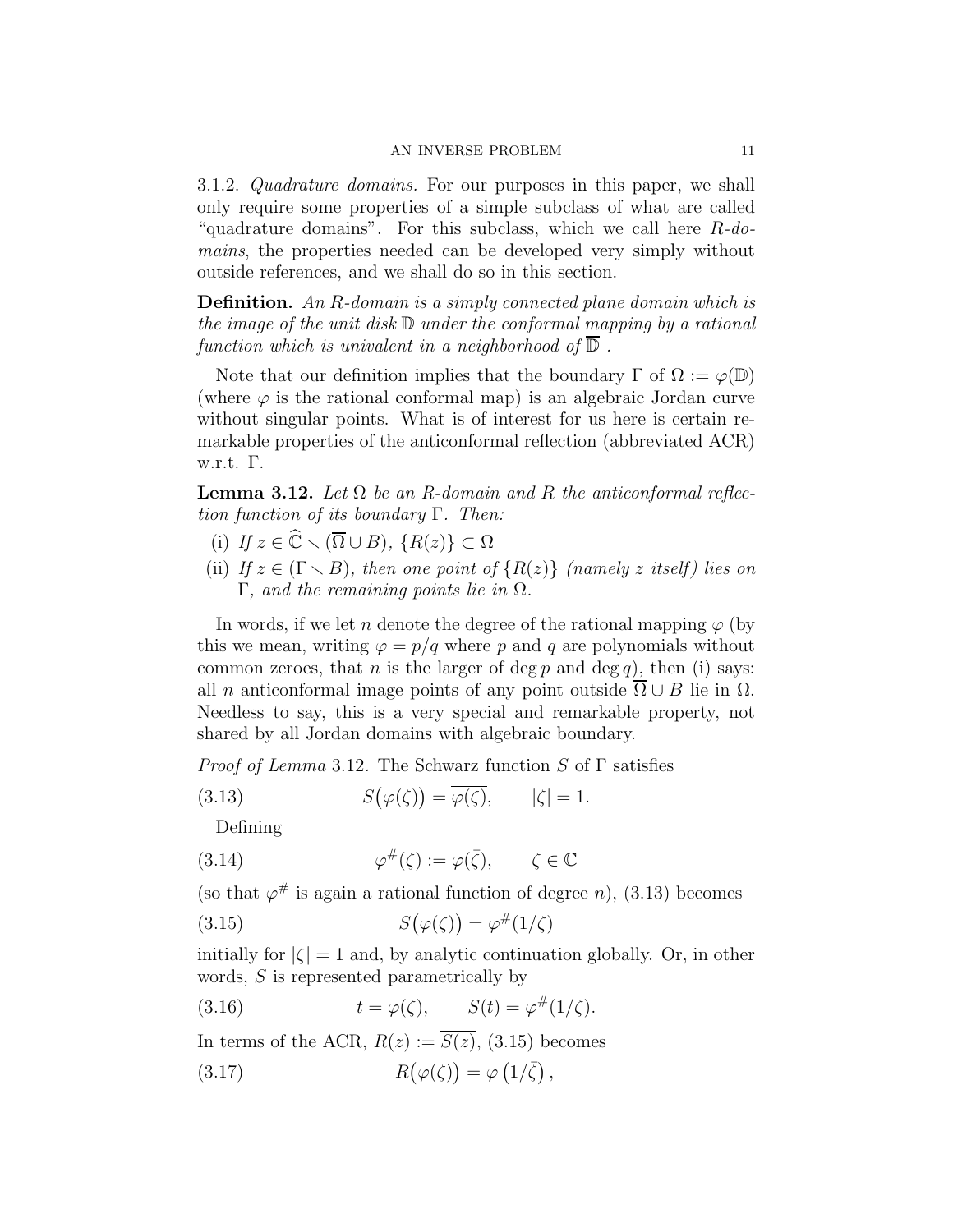or parametrically

(3.18) 
$$
t = \varphi(\zeta), \qquad R(t) = \varphi(1/\overline{\zeta}).
$$

Let us fix a point  $t \in \widehat{\mathbb{C}} \setminus (\overline{\Omega} \cup B)$ , and compute  $\{R(t)\}\$ . Solving  $\varphi(\zeta) = t$  gives n roots  $\zeta_1, \ldots, \zeta_n$  in  $\widehat{\mathbb{C}}$  and all  $\zeta_j$  satisfy  $|\zeta_j| > 1$ , since for  $|\zeta| \leq 1$  we have  $\varphi(\zeta) \in \overline{\Omega}$ . Therefore the reflected points  $\{1/\bar{\zeta}_j : j = 1, \ldots, n\}$  all lie in the open unit disk  $\mathbb{D}$ , which implies that the collection of points  $\{\varphi(1/\bar{\zeta}_j): j=1,2,\ldots,n\}$  all lie in  $\Omega$ . By (3.18), this proves assertion (i) of the lemma.

Next, consider  $t \in \Gamma$ . The roots of  $\varphi(\zeta) = t$  consist of one point, say  $\zeta_1$ , on the unit circle and  $n-1$  others necessarily outside  $\overline{\mathbb{D}}$ , call them  $\zeta_2,\ldots,\zeta_n$ . Then the elements of  $\{R(t)\}\$ are  $\{\varphi(1/\bar{\zeta}_j):j=1,2,\ldots,n\}$ and the first of these lies on Γ, the remaining ones in  $\Omega$ . This proves (ii) of the lemma.  $\Box$ 

## 3.2. Main result. The main result in this section is the following.

**Theorem 3.19.** *If*  $\Omega$  *is an R-domain of degree*  $\geq 2$ *, the matching problem has no non-trivial solution.*

*Proof.* Let  $S(z)$  denote the Schwarz function of  $\Gamma = \partial \Omega$  and, as usual,  $R = \overline{S}$  the ACR associated to Γ. It follows from (3.16) that the direct analytic continuation of S from  $\Gamma$  to  $\Omega$  (i.e. without leaving  $\Omega$ ) is meromorphic in  $\Omega$ . Therefore the analytic continuation of S from Γ to  $\Omega' := \widehat{\mathbb{C}} \setminus \overline{\Omega}$  must encounter a branch point, otherwise S would be meromorphic in all of  $\mathbb C$  and this implies, by a theorem of P. Davis, that  $\Gamma$  is a circle (i.e. an R-domain of degree 1, contrary to hypothesis).

Therefore, there is a smooth Jordan arc  $\alpha$  starting from a point  $\zeta_0 \in \Gamma$  and returning to  $\zeta_0$ , with  $\alpha \setminus {\zeta_0} \subset \Omega'$  (where  $\Omega'$ , we recall, denotes  $\hat{\mathbb{C}} \setminus \overline{\Omega}$  such that, by analytic continuation of S around  $\alpha$  it returns to  $\zeta_0$  as a different branch, which locally (near  $\zeta_0$ ) we shall denote by  $S_1$ . By Lemma 3.12 (ii),  $S_1(\zeta_0) \in \Omega$ , or, expressing matters henceforth in terms of R: the (anti-)analytic continuation of R from  $\zeta_0$ to  $\zeta_0$  along  $\alpha$  leads to a new branch  $R_1$  at  $\zeta_0$ , with  $R_1(\zeta_0) \in \Omega$ .

Now, suppose the matching problem has a solution

$$
f \in A(\Gamma), \qquad g \in A'(\Gamma);
$$

recall that these functions are holomorphic in  $\Omega$ ,  $\Omega'$  respectively with  $g(\infty) = 0$  and  $f(z) = g(z)$  for  $z \in \Gamma$ . Thus,

(3.20) 
$$
\overline{f(R(\zeta))} = g(\zeta) \qquad \zeta \in \Gamma
$$

where R denotes the "principal" branch of the ACR near  $\Gamma$ , i.e.  $R(\zeta)$  = ζ on Γ.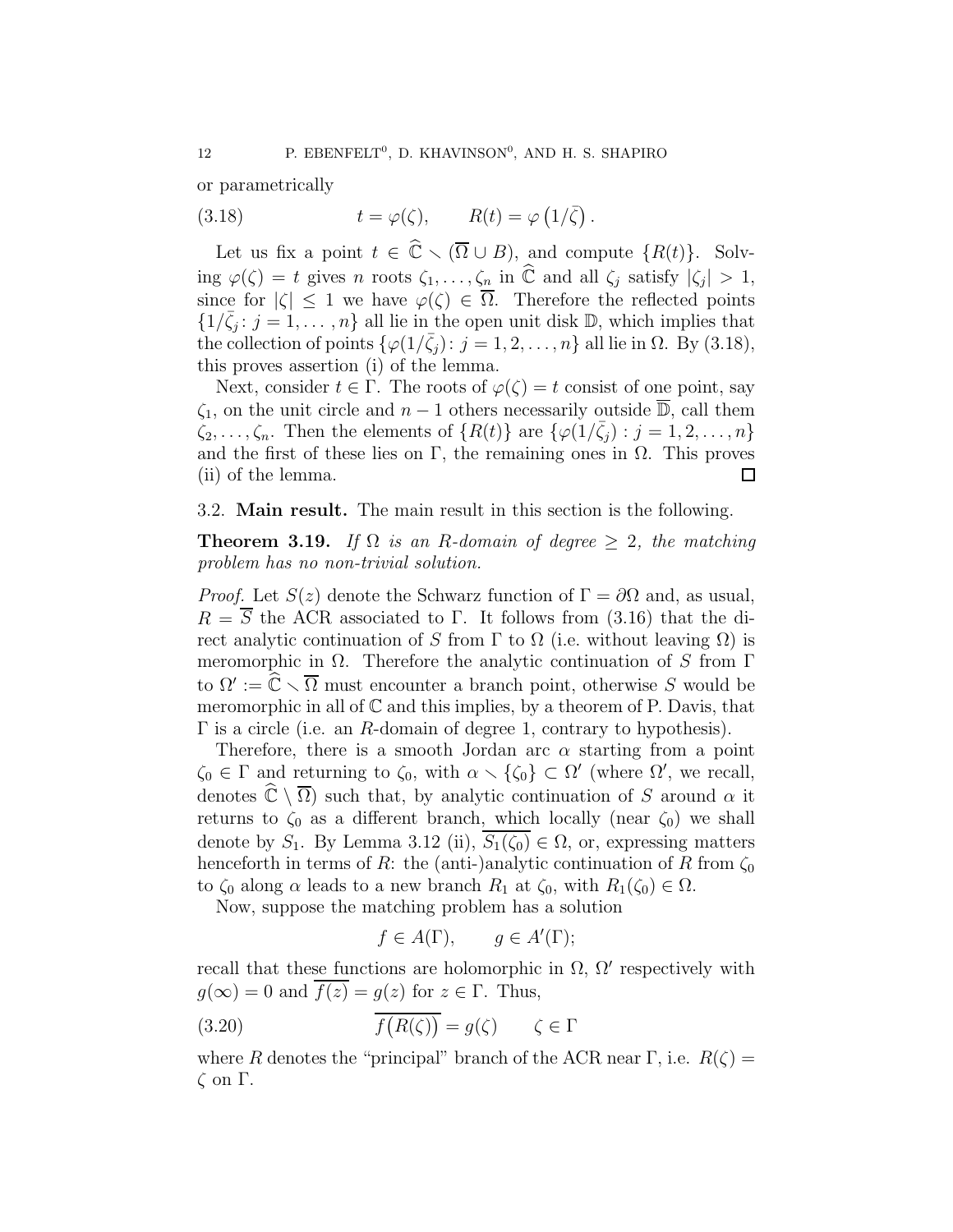If we let  $\zeta$  describe  $\alpha$  starting from  $\zeta_0$ ,  $(3.20)$  makes sense and continues to hold, because  $R(\zeta) \in \Omega$ , by Lemma 3.12 (i), where f is defined and holomorphic, and  $f(R(z))$  is holomorphic as long as  $R(z)$  (which itself is anti-holomorphic) lies in the domain of holomorphy of f.

Now, let  $\zeta$ , after reaching  $\zeta_0$  along  $\alpha$ , continue to move around Γ (making small detours into  $\Omega'$  around any possible branch points of the branch  $R_1$ ). Then (3.20) continues to make sense (with R now replaced by  $R_1$ ) and be valid. As  $\zeta$  traverses  $\Gamma$ ,  $R_1(\zeta)$  remains "trapped" in  $\Omega$ and traverses an arc  $\beta$ , starting from  $R_1(\zeta_0) \in \Omega$ , which is a compact subset of  $\Omega$ . This implies, in view of  $(3.20)$ :

$$
\max_{\zeta \in \Gamma} |g(\zeta)| = \max_{z \in \beta} |f(z)|.
$$

But  $|g(\zeta)| = |f(\zeta)|$  on Γ, and so

$$
\max_{\zeta \in \Gamma} |f(\zeta)| = \max_{\zeta \in \beta} |f(z)|.
$$

Hence the maximum modulus theorem implies  $f$  is constant. This proves the theorem.  $\Box$ 

A similar argument applies to some other domains, for example:

Theorem 3.21. *If* Γ *is a non-trivial ellipse (i.e. not a circle), the matching problem has only the trivial solution.*

*Proof.* The argument is essentially the same as for Theorem 3.19, except for interchanging the roles played by  $\Omega$  and  $\Omega'$ . (Indeed, now  $\Omega'$ ) is a "quadrature domain", in the sense that it is a rational conformal map of  $\{|\zeta| > 1\}$ , and the Schwarz function of  $\Gamma$  is meromorphically extendable to  $\Omega'$ .) We only sketch the details. S has branch points at the foci of the ellipse, hence we can continue  $R = \overline{S}$  around a path  $\alpha$ from some point  $\zeta \in \Gamma$  to  $\zeta_0$  with  $\alpha \setminus {\zeta_0} \subset \Omega$ , such that R changes branch upon return to  $\zeta_0$ . Reasoning like that used earlier shows that  $R(z) \in \Omega'$  for  $z \in \alpha \setminus {\zeta_0}$  and the new branch  $R_1$  satisfies  $R_1(\zeta_0) \in \Omega'.$ As  $\zeta$  now traverses  $\Gamma$ ,  $R_1(\zeta)$  remains "trapped" in  $\Omega'$ . (For detailed calculations, see [E]). A contradiction to the supposition of existence of a non-trivial matching pair is reached as before.  $\Box$ 

## 4. Further remarks

We are aware that our results are extremely limited, and do not come anywhere near deciding when the "matching problem" has non-trivial solutions, even for domains bounded by algebraic curves. The following remark pinpoints the delicacy of the problem.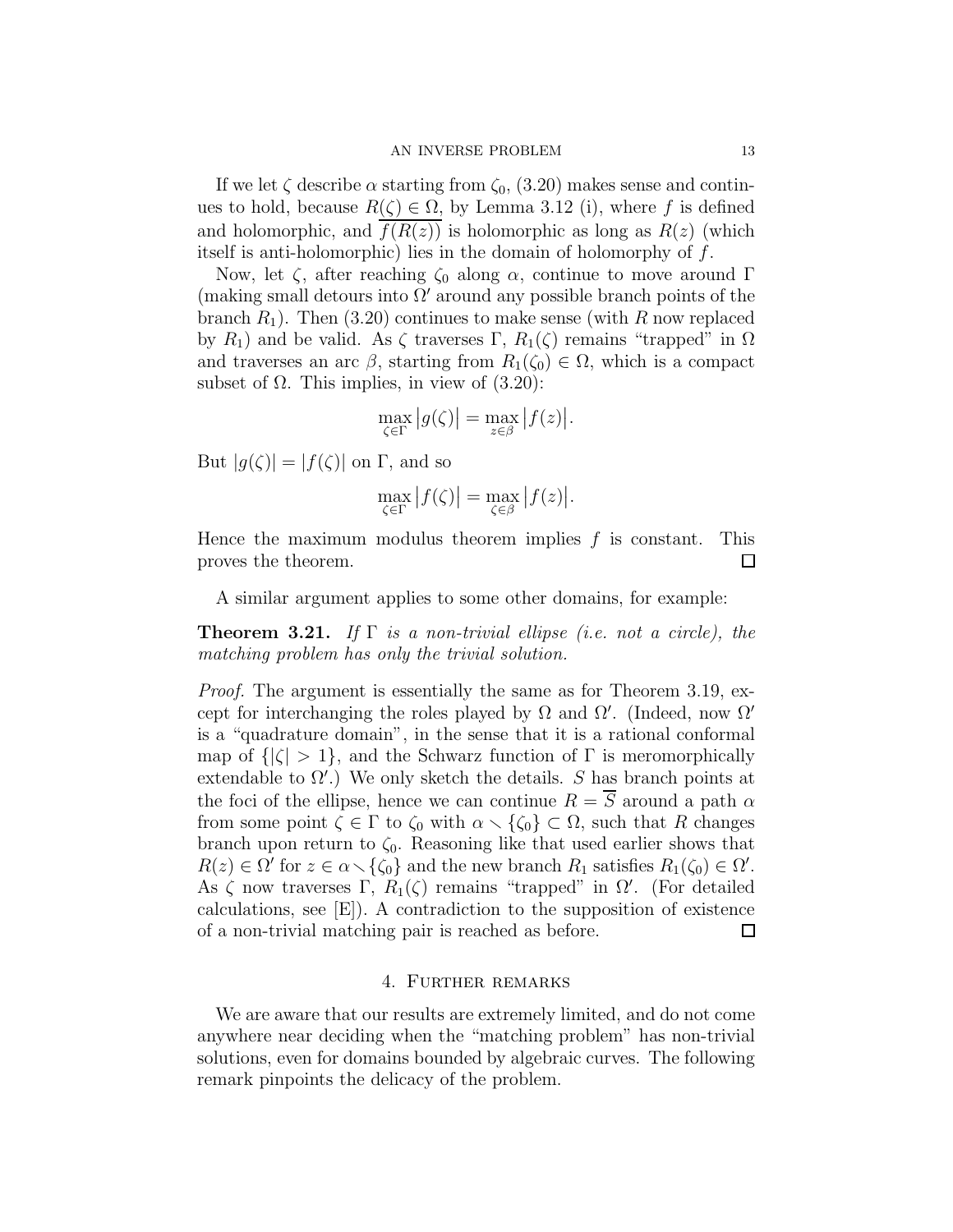Consider first a polynomial lemniscate: it is defined by  $\{|p(z)| = c\}$ for some  $c > 0$ , where p is a polynomial whose leading coefficient we may assume is 1. Thus, if

$$
p(z)=(z-z_1)\dots(z-z_n)
$$

the lemniscate is defined by

$$
\prod_{j=1}^{n} (z - z_j)(\bar{z} - \bar{z}_j) - c^2 = 0
$$

or, writing  $z = x + iy$ :

$$
P(x, y) = 0
$$

where

$$
P(x, y) = \prod_{j=1}^{n} (x^2 + y^2 + a_j x + b_j y + c_j) - c^2,
$$

and  $a_j$ ,  $b_j$ ,  $c_j$  are real constants (depending on  $z_j$ ).

Hence,

(4.1) 
$$
P(x,y) = (x^2 + y^2)^n + \dots \text{ (terms of degree } < 2n).
$$

Now, on the other hand, it is easy to check that *every* R*-domain is bounded by a curve*  $\{P = 0\}$  *where* P *has the form*  $(4.1)$  *for some n*.

Thus, among domains bounded by curves  $\{P=0\}$  where P has the form (4.1) for some  $n \geq 2$ , there exist domains for which the matching problem admits non-trivial solutions, as well as ones for which this is not the case. This shows that the issue cannot be decided just by examining the highest degree terms that appear in P.

Our next remark concerns a result that follows by comparison of Theorems 2.1 and 3.19. We formulate it as:

Theorem 4.2. *Let* P *be a monic polynomial, and suppose the (lemniscate*) domain  $\Omega := \{z : |P(z)| < 1\}$  *is a Jordan domain, which also is a quadrature domain. Then* Ω *is a disk.*

It seems of some interest to give a simple self-contained proof of this result, which we proceed to do:

Suppose the quadrature domain  $\Omega$  has order m, so S, the Schwarz function of its boundary, has a branch equal to  $\bar{z}$  on  $\Gamma = \partial\Omega$ , and extendible meromorphically throughout  $\Omega$  with m poles (for background, see [S]). Now, on  $\Gamma$ ,  $|P(z)|^2 = 1$ , i.e.  $1 = P(z)\overline{P(z)} =$  $P(z)P^{#}(S(z))$ . By analytic continuation, this holds for all z in  $\Omega$ . This implies  $P^{\#}(S(z))$  has  $k = \deg P$  poles in  $\Omega$ . But  $P^{\#}(S(z))$  has  $km$  poles (counting always with multiplicities), so  $m = 1$ , which implies that  $\Omega$  is a disk. This fact is well known, but for the convenience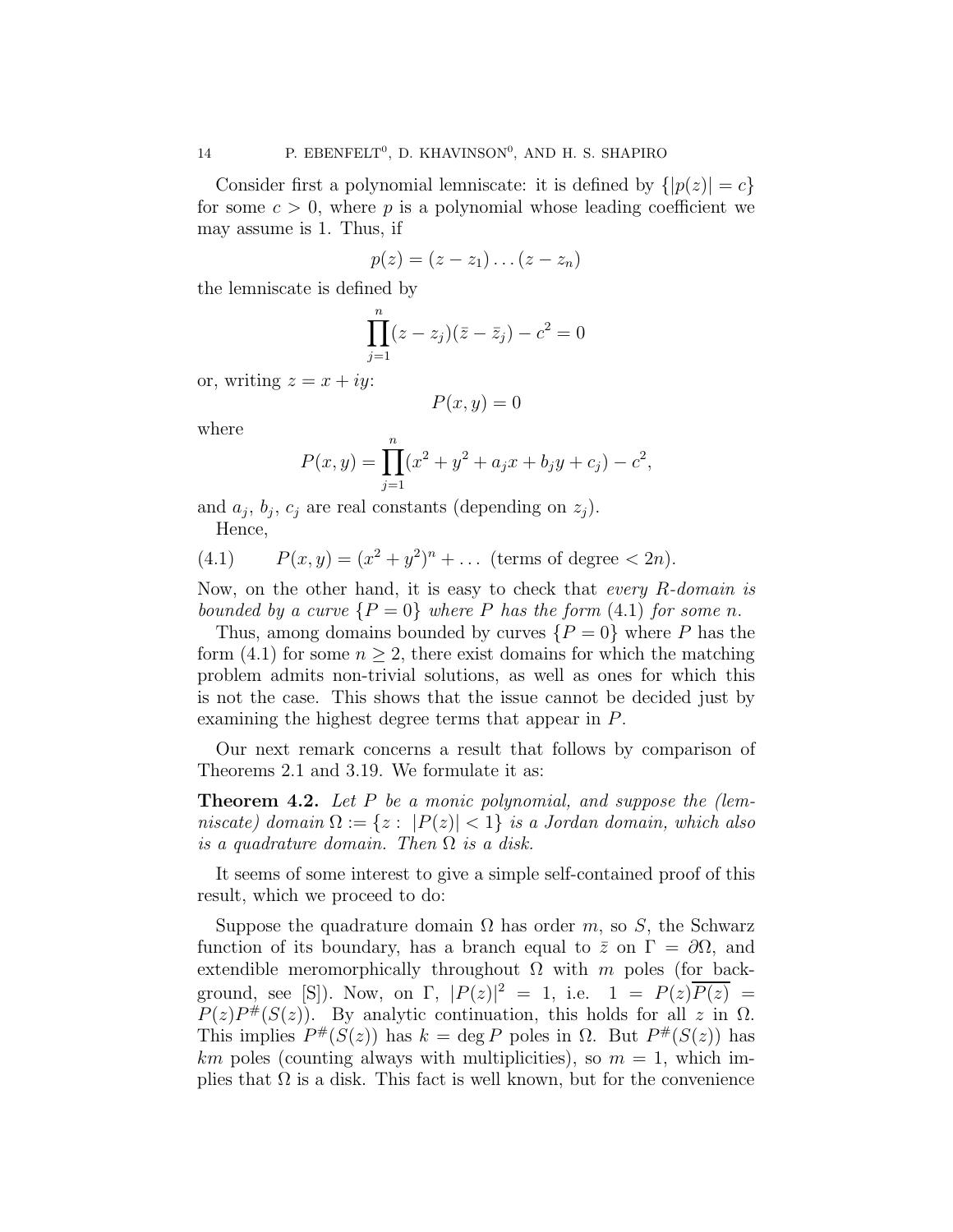of the reader we give here the argument. If  $m = 1$  then  $S(z)$  has a simple pole at, say,  $a \in \Omega$ . Thus, the function  $Q(z) := (z-a)(S(z)-\overline{a})$ has a holomorphic extension to a neighborhood of  $\overline{\Omega}$ . Moreover, on Γ we have  $Q(z) = (z - a)(\overline{z} - \overline{a}) = |z - a|^2$  and, in particular,  $Q(z)$  is real-valued on  $\Gamma$ . It follows that  $Q(z)$  is constant in  $\Omega$  and, hence,  $|z - a|^2$  is constant on Γ, which implies that  $\Omega$  is a disk.

In conclusion, let us briefly take note of some natural extensions of the "matching problem":

(i) *Extension to*  $n > 2$  *variables.* The operator we called  $\Pi$  is, in essence, representable as the two-dimensional case of the operator  $I +$ 2K, where K is the integral operator mapping a function  $\varphi$  on  $\Gamma$  to u, where

$$
u(y) := \int\limits_{\Gamma} \varphi(x) (\partial/\partial N_x) E(y - x) dS_x, \qquad y \in \Gamma
$$

and  $E$  is the Newtonian kernel. Our "matching problem" was equivalent to whether this operator (when  $n = 2$ ) is *injective* (in one or another space of functions on Γ). This problem makes good sense in  $\mathbb{R}^n$  for  $n \geq 3$  also, but we have no results except for the easily verified fact that for the sphere in  $\mathbb{R}^n$ , with  $n > 2$ , the operator is indeed injective unlike the case  $n = 2$ . For in higher dimensions the kernel of the operator for a sphere is a constant times the Newtonian kernel, so a nontrivial nullspace would imply existence of a function whose single layer potential vanishes on the sphere and hence by the maximum principle throughout the space, an obvious contradiction.

To see that the kernel  $k(x, y) := (\partial/\partial N_x)E(y - x)$  of the operator K is equal to a constant times  $E(y - x)$  when  $n \geq 3$  and  $\Gamma$  is the unit sphere, we recall that

(4.2) 
$$
E(y-x) = c_n \frac{1}{|y-x|^{n-2}}
$$

and so, when  $\Gamma$  is the unit sphere in  $\mathbb{R}^n$ ,

(4.3) 
$$
k(x,y) = -(n-2)c_n \frac{(y-x) \cdot x}{|y-x|^n}.
$$

Now, for  $x, y$  on the unit sphere, we have

(4.4)  
\n
$$
|y - x|^2 = (y - x) \cdot (y - x)
$$
\n
$$
= 1 - x \cdot y - y \cdot x + 1
$$
\n
$$
= 2(1 - x \cdot y)
$$
\n
$$
= 2(x \cdot x - x \cdot y)
$$
\n
$$
= -2(y - x) \cdot x
$$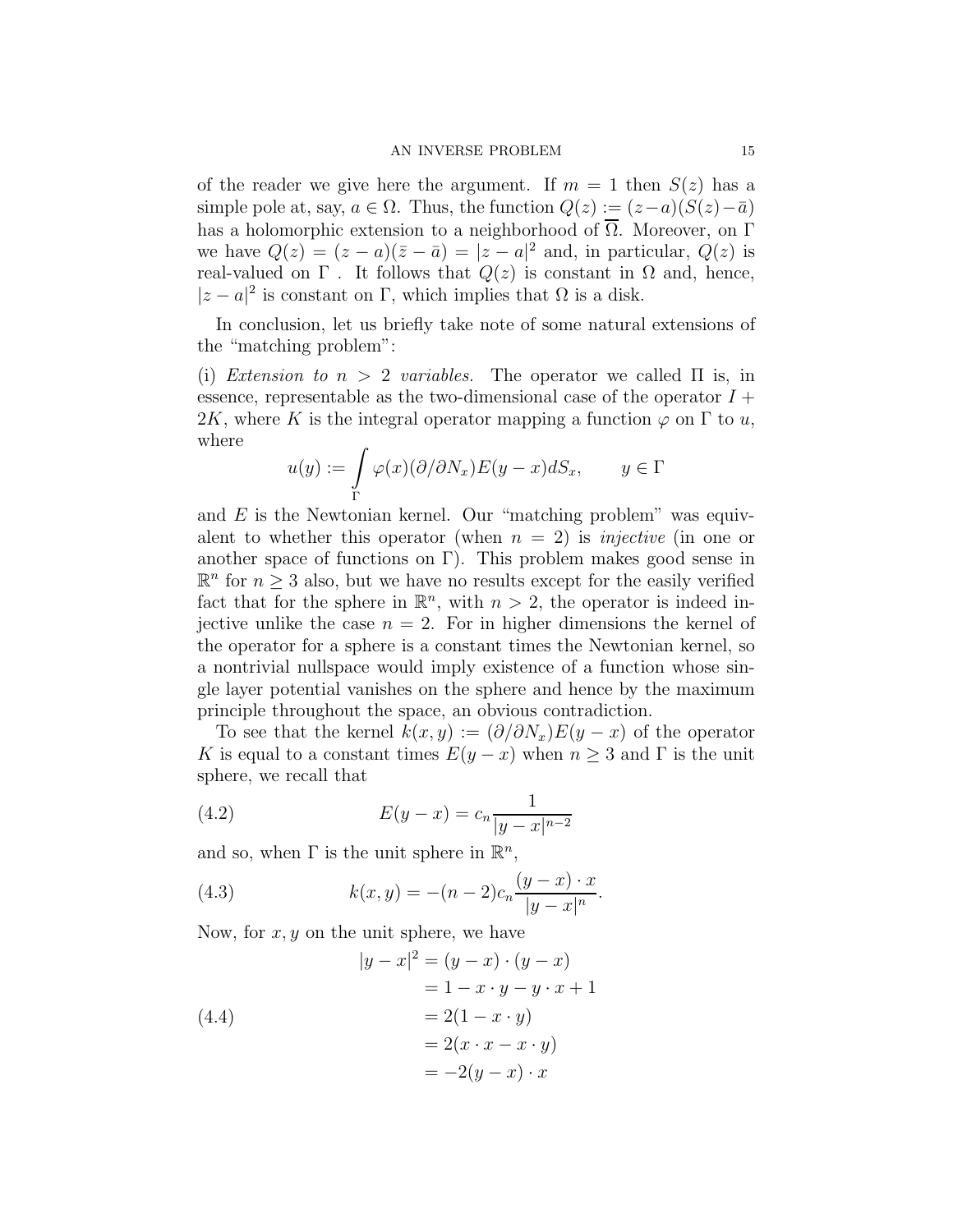and, hence,

(4.5) 
$$
k(x,y) = -\frac{n-2}{2}E(y-x),
$$

as claimed.

(ii) *Generalized matching*. In the case  $n = 2$  consider the following problem: Ω is a given Jordan domain with smooth boundary Γ, and we seek two functions  $f_1$ ,  $f_2$  holomorphic respectively in  $\Omega$  and  $\Omega' := \widehat{\mathbb{C}} \setminus \overline{\Omega}$ , with  $f_2(\infty) = 0$  and such that the following relations hold on Γ, where  $f_j = u_j + iv_j$   $(j = 1, 2)$  with  $u_j$ ,  $v_j$  real-valued:

(\*)  
\n
$$
A_1v_1 + B_1v_1 + A_2u_1 + B_2v_2 = \varphi
$$
\n
$$
C_1v_1 + D_1v_1 + C_2u_2 + D_2v_2 = \psi
$$

where  $A_j, \ldots, D_j$   $(j = 1, 2)$  are given real constants and  $\varphi, \psi$  given real functions on Γ. Observe that our "matching problem" is the special case where this system reduces to  $u_1 - u_2 = 0$ ,  $v_1 + v_2 = 0$ . For varying choices of the parameters, the system (∗) becomes the model for a wide range of problems in accoustics, electrostatics, gravitational attraction, diffraction theory, etc., see [C] for details and references. Still further generalizations are to allow  $A_i$  etc. to be functions on Γ. Also, we can study multivariable analogs where  $u_1, v_2$  are replaced by  $U, \partial U/\partial N$  (U being harmonic in  $\Omega$ ) and  $u_2$ ,  $v_2$  by V,  $\partial V/\partial N$  where V is harmonic in the exterior domain with  $V(\infty) = 0$ . Few of these problems are completely solved.

#### **REFERENCES**

- [C] Cherednichenko, V.G., Inverse Logarithmic Potential Problem, VSP Press, Utrecht, 1996.
- [D] Duren, P., Theory of HP-spaces, Pure and Applied Math. 39, Acad. Press, New York, 1970.
- [E] Ebenfelt, P., Singularities encountered by the analytic continuation of solutions to Dirichlet's problem, Complex Variables 20 (1992), 75–92.
- [IK] Iwaniec, T.; Kosecki, R., Sharp estimates for complex potentials and quasiconformal mappings, preprint, 1989.
- [K] Kellogg, O.D., Foundations of Potential Theory, reprinted from 1929, ed. by Dover Publ. 1953.
- [KS] Kerzman, N.; Stein, E. M. The Cauchy kernel, the Szegö kernel, and the Riemann mapping function, Math. Ann. 236 (1978), 85–93.
- [M] Muskhelishvili, N.I., Singular Integral Equations, Third Ed., Nauka, Moscow, 1968 (Russian).
- [S] Shapiro, H.S., The Schwarz Function and its Generalization to Higher Dimensions, Wiley-Interscience, 1992.